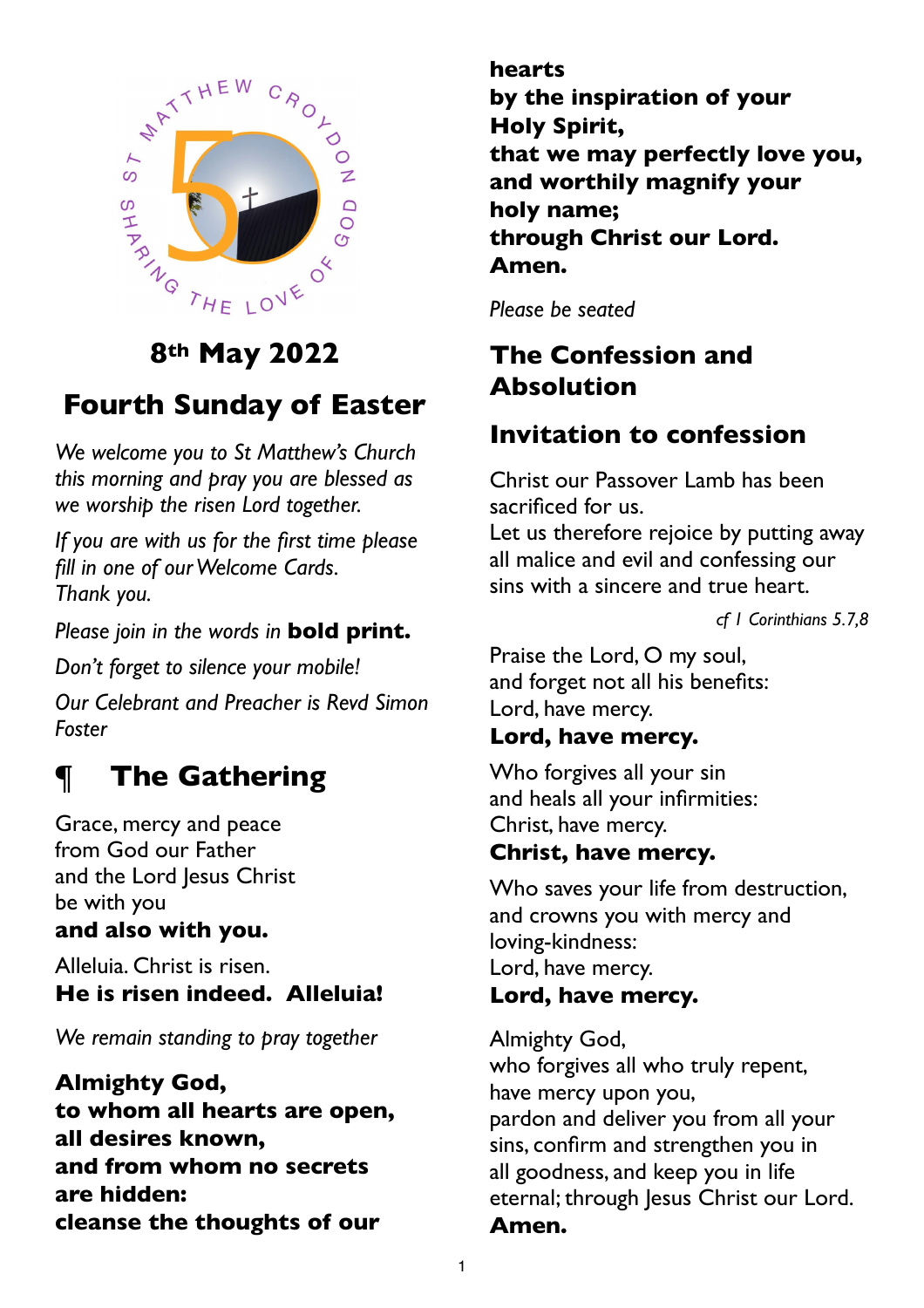## **Gloria in Excelsis**

**Glory to God in the highest, and peace to his people on earth.**

**Lord God, heavenly King, almighty God and Father, we worship you, we give you thanks, we praise you for your glory.**

**Lord Jesus Christ, only Son of the Father, Lord God, Lamb of God, you take away the sin of the world: have mercy on us; you are seated at the right hand of the Father: receive our prayer.**

**For you alone are the Holy One, you alone are the Lord, you alone are the Most High, Jesus Christ, with the Holy Spirit, in the glory of God the Father. Amen.**

## **The Collect**

*A period of silent prayer*

Risen Christ, faithful Shepherd of your Father's sheep: teach us to hear your voice and to follow your command, that all your people may be gathered into one flock, to the glory of God the Father. **Amen.**

## **¶ The Liturgy of the Word**

Let us prepare ourselves for the Word of God as it comes to us in the reading of Holy Scripture.

### **Our hearts and minds are open.**

*Please be seated*

## **First Reading**

#### *Acts 9.36-43*

In Joppa there was a disciple whose name was Tabitha, which in Greek is Dorcas. She was devoted to good works and acts of charity. 37At that time she became ill and died. When they had washed her, they laid her in a room upstairs. 38Since Lydda was near Joppa, the disciples, who heard that Peter was there, sent two men to him with the request, 'Please come to us without delay.' 39So Peter got up and went with them; and when he arrived, they took him to the room upstairs. All the widows stood beside him, weeping and showing tunics and other clothing that Dorcas had made while she was with them. 40Peter put all of them outside, and then he knelt down and prayed. He turned to the body and said, 'Tabitha, get up.' Then she opened her eyes, and seeing Peter, she sat up. <sup>41</sup>He gave her his hand and helped her up. Then calling the saints and widows, he showed her to be alive. 42This became known throughout Joppa, and many believed in the Lord. 43Meanwhile he stayed in Joppa for some time with a certain Simon, a tanner.

This is the word of the Lord. **Thanks be to God.**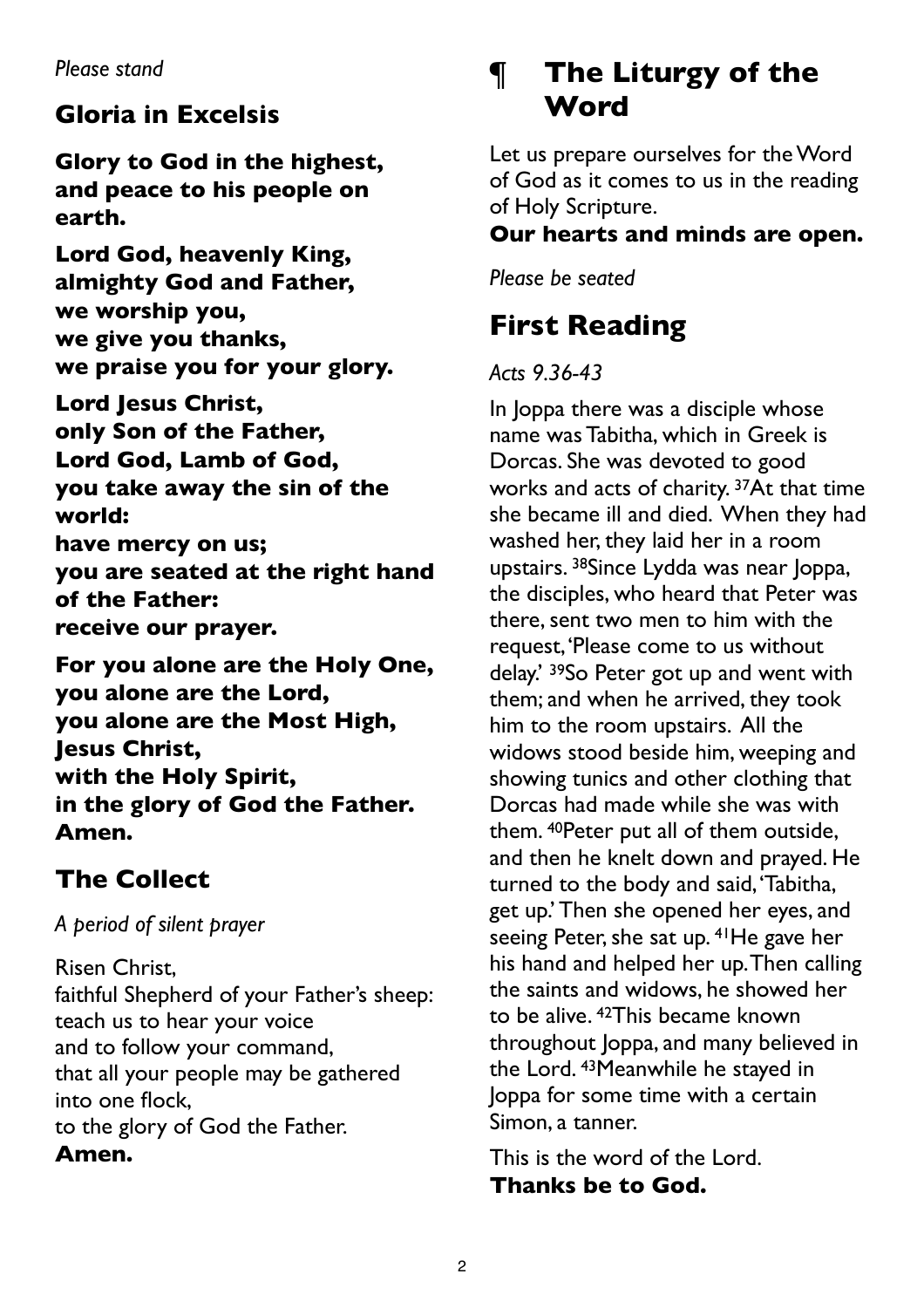## **Second Reading**

#### *Revelation 7.9-17*

After this I looked, and there was a great multitude that no one could count, from every nation, from all tribes and peoples and languages, standing before the throne and before the Lamb, robed in white, with palm branches in their hands. 10They cried out in a loud voice, saying,

'Salvation belongs to our God who is seated on the throne, and to the Lamb!'

11And all the angels stood around the throne and around the elders and the four living creatures, and they fell on their faces before the throne and worshipped God, 12singing,

'Amen! Blessing and glory and wisdom

and thanksgiving and honour and power and might

be to our God for ever and ever! Amen.'

<sup>13</sup>Then one of the elders addressed me, saying, 'Who are these, robed in white, and where have they come from?' 14I said to him, 'Sir, you are the one that knows.' Then he said to me, 'These are they who have come out of the great ordeal; they have washed their robes and made them white in the blood of the Lamb.

<sup>15</sup>For this reason they are before the throne of God,

and worship him day and night within his temple,

and the one who is seated on the throne will shelter them.

16They will hunger no more, and thirst no more;

the sun will not strike them, nor any scorching heat;

<sup>17</sup>for the Lamb at the centre of the throne will be their shepherd,

and he will guide them to springs of the water of life,

and God will wipe away every tear from their eyes.'

This is the word of the Lord.

#### **Thanks be to God.**

Let us stand to greet the Gospel of Christ.

## **The Gospel**

Alleluia, alleluia alleluia.

#### **Alleluia, alleluia, alleluia.**

Jesus said, 'I am the resurrection and the life. Those who believe in me, even though they die, will live, and everyone who lives and believes in me will never die.'

#### **Alleluia, alleluia, alleluia.**

The Lord be with you **and also with you.**

Hear the Gospel of our Lord Jesus Christ according to John.

#### **Glory to you, O Lord.**

#### *John 10.22-30*

At that time the festival of the Dedication took place in Jerusalem. It was winter, <sup>23</sup>and Jesus was walking in the temple, in the portico of Solomon. 24So the Jews gathered around him and said to him, 'How long will you keep us in suspense? If you are the Messiah, tell us plainly.' <sup>25</sup> lesus answered, 'I have told you, and you do not believe. The works that I do in my Father's name testify to me; 26but you do not believe, because you do not belong to my sheep. 27My sheep hear my voice. I know them, and they follow me. 28I give them eternal life, and they will never perish. No one will snatch them out of my hand. 29What my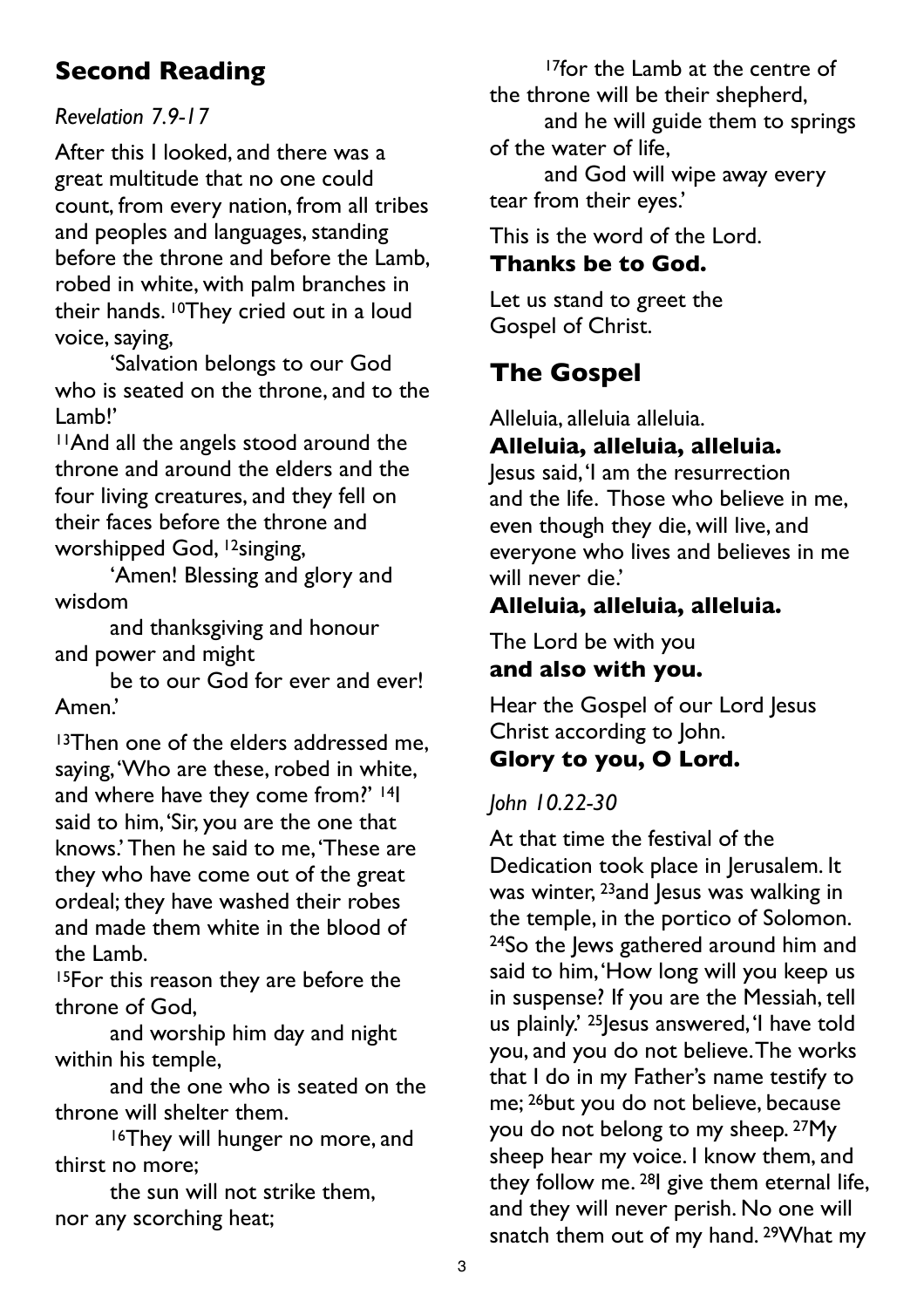Father has given me is greater than all else, and no one can snatch it out of the Father's hand. 30The Father and I are one.'

This is the Gospel of the Lord.

#### **Praise to you, O Christ.**

*Please be seated* 

## **The Sermon**

Let us stand to declare our faith in the resurrection of our Lord Jesus Christ.

## **The Creed**

**Christ died for our sins in accordance with the Scriptures; he was buried; he was raised to life on the third day in accordance with the Scriptures; afterwards he appeared to his followers, and to all the apostles: this we have received, and this we believe. Amen.**

*Please be seated*

## **Prayers of Intercession**

*To the words* Hear us, risen Lord,

*We respond*

#### **our resurrection and our life.**

*After the final prayer we say:* Merciful Father,

**accept these prayers for the sake of your Son, our Saviour, Jesus Christ. Amen.**

## **¶ The Liturgy of the Sacrament**

*Please stand* 

## **The Peace**

The risen Christ came and stood among his disciples and said, 'Peace be with you.' Then were they glad when they saw the Lord. Alleluia. *cf John 20.19*

The peace of the Lord be always with you **and also with you.**

Let us offer one another a sign of God's peace.

**Yours, Lord, is the greatness, the power, the glory, the splendour, and the majesty; for everything in heaven and on earth is yours. All things come from you, and of your own do we give you.**

### **The Eucharistic Prayer (F)**

The Lord is here. **His Spirit is with us.**

Lift up your hearts. **We lift them to the Lord.**

Let us give thanks to the Lord our God. **It is right to give thanks and praise.**

*Please be seated*

You are worthy of our thanks and praise, Lord God of truth, for by the breath of your mouth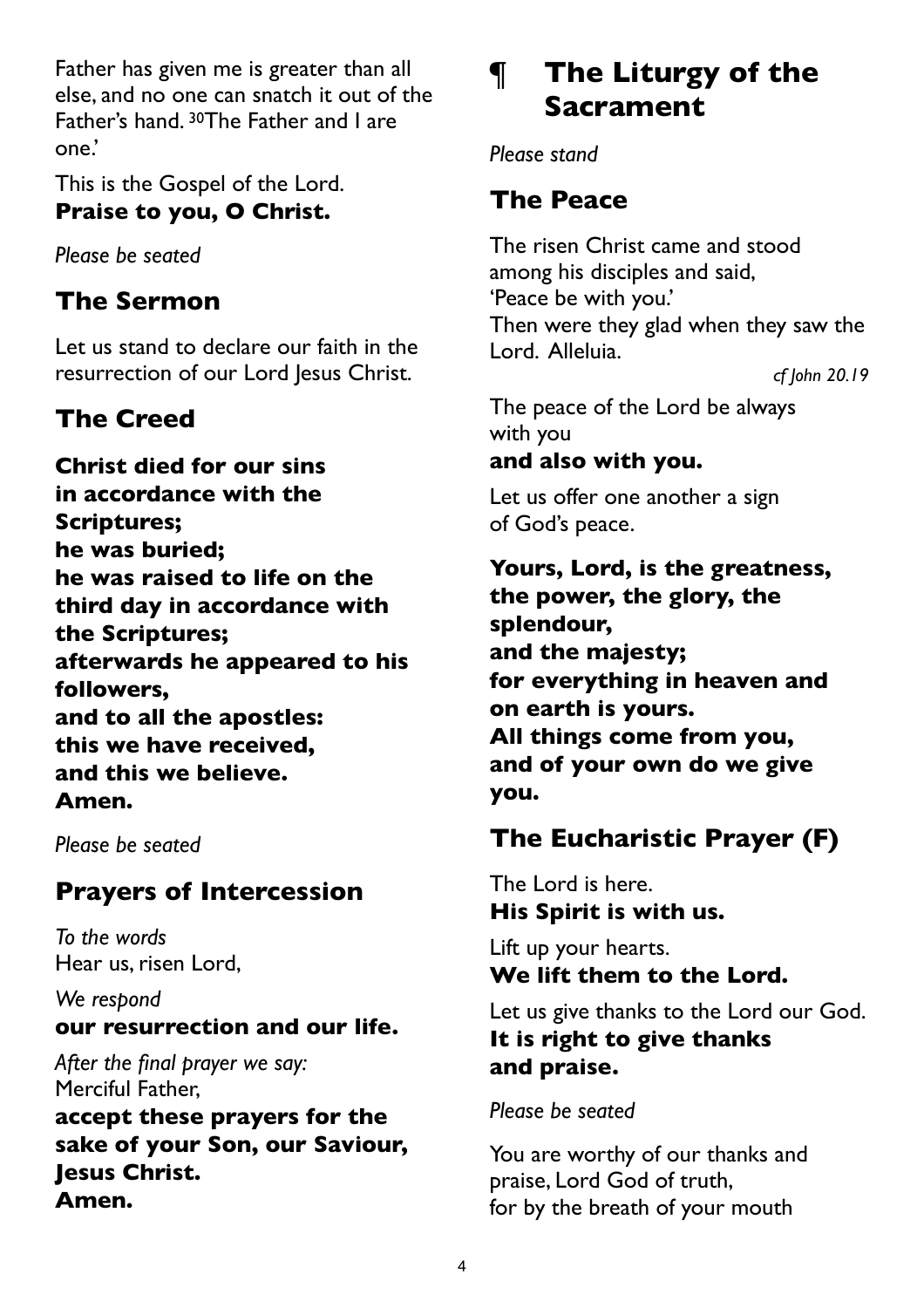you have spoken your word, and all things have come into being.

You fashioned us in your image and placed us in the garden of your delight.

Though we chose the path of rebellion you would not abandon your own.

Again and again you drew us into your covenant of grace.

You gave your people the law and taught us by your prophets to look for your reign of justice, mercy and peace.

And now we give you thanks because Christ our paschal sacrifice has made us children of the light, rising to new and everlasting life. He has opened the gates of heaven to receive his faithful people.

His death is our ransom from death, his resurrection is our rising to life. The joy of the resurrection renews the whole world, while the choirs of heaven sing for ever to your glory:

**Holy, holy, holy Lord, God of power and might, heaven and earth are full of your glory. Hosanna in the highest. Blessed is he who comes in the name of the Lord. Hosanna in the highest.**

Lord God, you are the most holy one, enthroned in splendour and light, yet in the coming of your Son Jesus Christ you reveal the power of your love made perfect in our human weakness.

#### **Amen. Lord, we believe.**

Embracing our humanity, Jesus showed us the way of salvation; loving us to the end,

he gave himself to death for us; dying for his own,

he set us free from the bonds of sin, that we might rise and reign with him in glory.

#### **Amen. Lord, we believe.**

On the night he gave up himself for us all he took bread and gave you thanks; he broke it and gave it to his disciples, saying:

Take, eat; this is my body which is given for you;

do this in remembrance of me.

#### **Amen. Lord, we believe.**

In the same way, after supper he took the cup and gave you thanks; he gave it to them, saying: Drink this, all of you; this is my blood of the new covenant which is shed for you and for many for the forgiveness of sins. Do this, as often as you drink it, in remembrance of me.

#### **Amen. Lord, we believe.**

Therefore we proclaim the death that he suffered on the cross, we celebrate his resurrection, his bursting from the tomb, we rejoice that he reigns at your right hand on high and we long for his coming in glory.

#### **Amen. Come, Lord Jesus.**

As we recall the one, perfect sacrifice of our redemption, Father, by your Holy Spirit let these gifts of your creation be to us the body and blood of our Lord Jesus Christ; form us into the likeness of Christ and make us a perfect offering in your sight.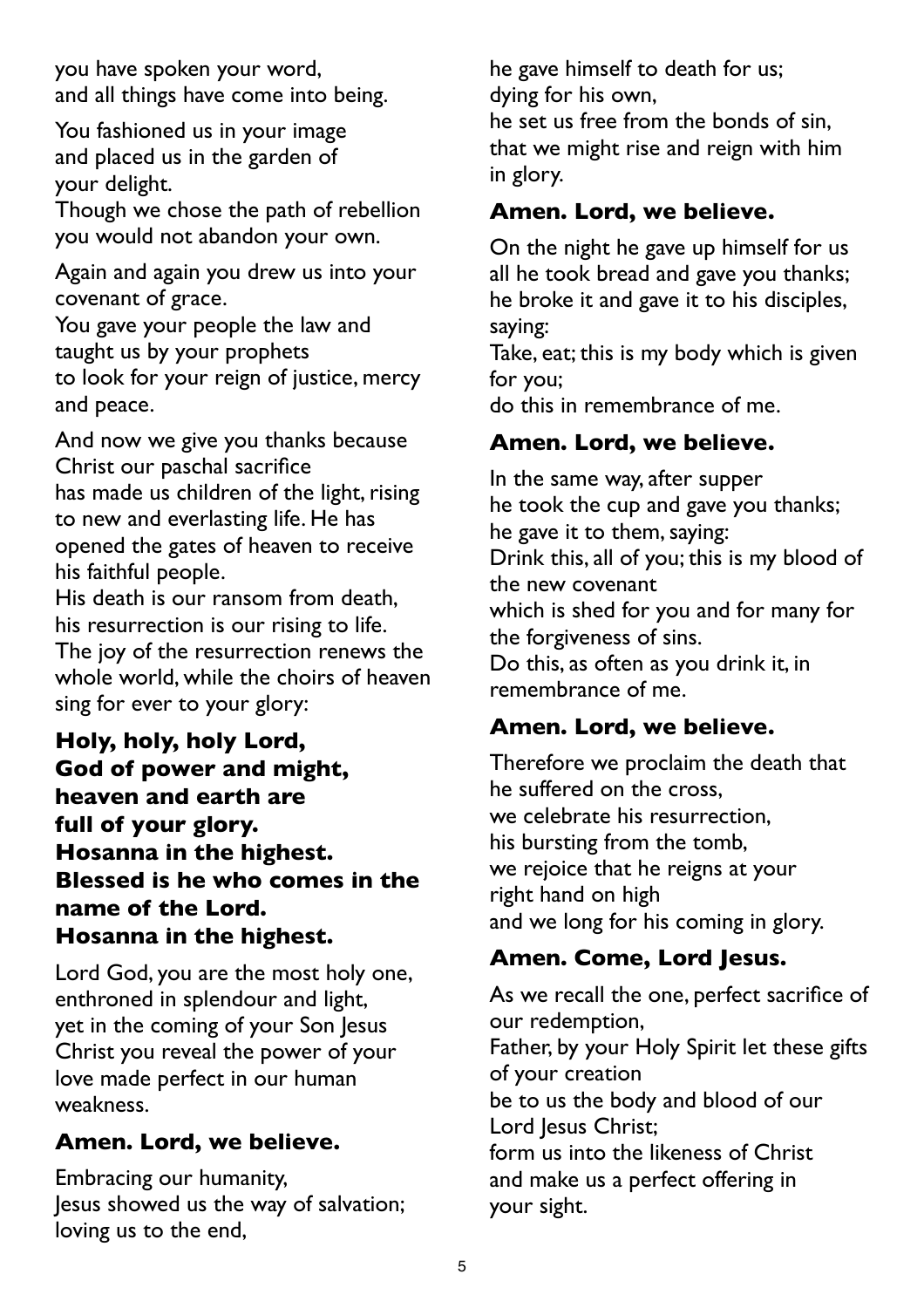#### **Amen. Come, Holy Spirit.**

Look with favour on your people and in your mercy hear the cry of our hearts. Bless the earth, heal the sick, let the oppressed go free and fill your Church with power from on high.

#### **Amen. Come, Holy Spirit.**

Gather your people from the ends of the earth to feast with St Matthew and all your saints at the table in your kingdom, where the new creation is brought to perfection in Jesus Christ our Lord;

**by whom, and with whom, and in whom, in the unity of the Holy Spirit, all honour and glory be yours, almighty Father, for ever and ever. Amen.**

### **The Lord's Prayer**

Raised again with Christ in the power of the Spirit, we say:

**Our Father in heaven, hallowed be your name, your kingdom come, your will be done, on earth as in heaven. Give us today our daily bread. Forgive us our sins as we forgive those who sin against us. Lead us not into temptation but deliver us from evil. For the kingdom, the power, and the glory are yours now and for ever. Amen.** 

## **Breaking of the Bread**

We break this bread to share in the body of Christ. **Though we are many, we are one body, because we all share in one bread.**

## **Agnus Dei**

**Lamb of God, you take away the sin of the world, have mercy on us.**

**Lamb of God, you take away the sin of the world,**

**have mercy on us.**

**Lamb of God, you take away the sin of the world, grant us peace.**

### **Invitation to Communion**

Alleluia. Christ our passover is sacrificed for us. **Therefore let us keep the feast. Alleluia.**

**Most merciful Lord, your love compels us to come in. Our hands were unclean, our hearts were unprepared; we were not fit even to eat the crumbs from under your table. But you, Lord, are the God of our salvation, and share your bread with sinners. So cleanse and feed us with the precious body and**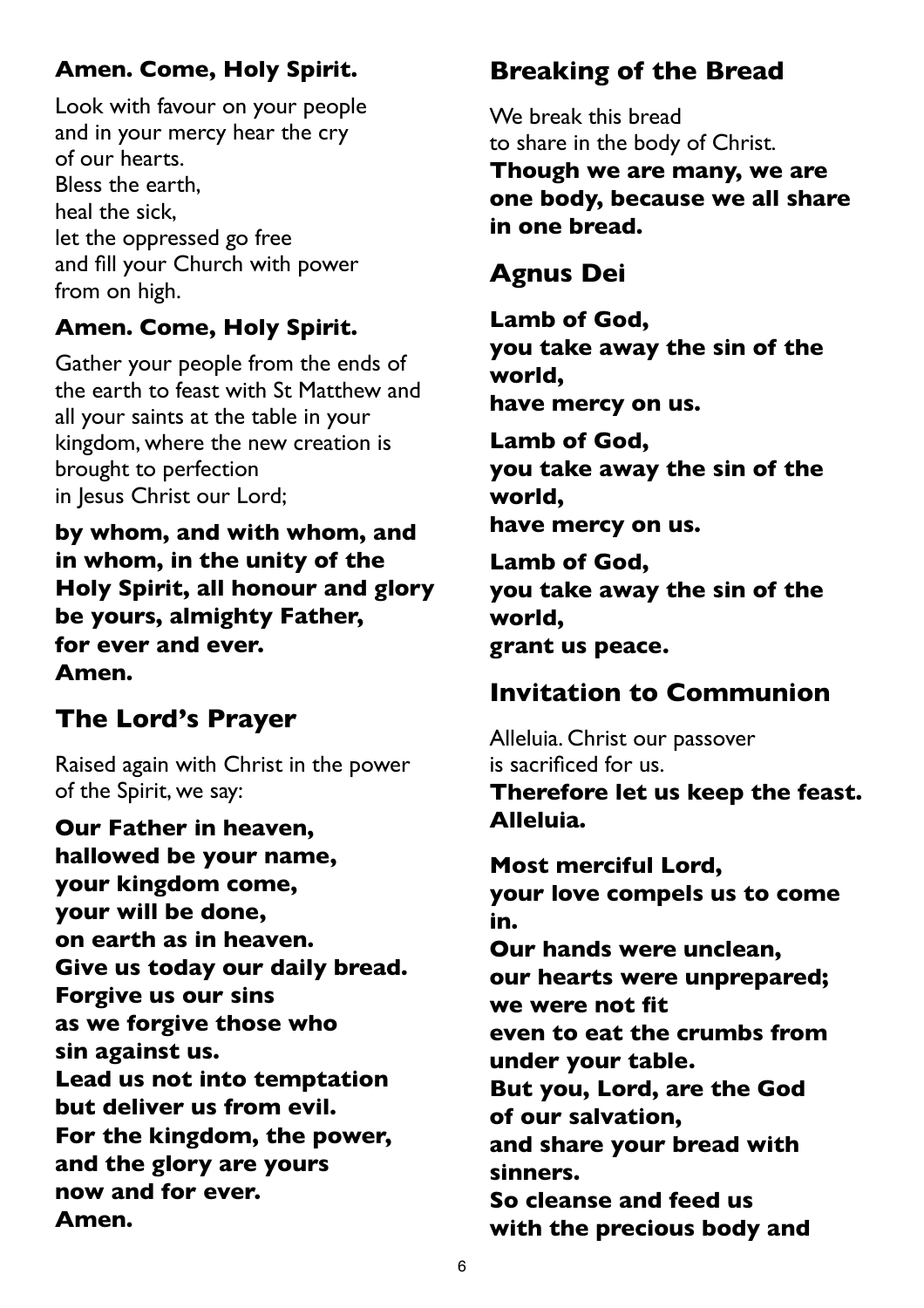**blood of your Son, that he may live in us and we in him; and that we, with the whole company of Christ, may sit and eat in your kingdom. Amen.**

*Communicant members of any Christian Church are invited to receive Holy Communion. If you wish to receive a blessing please bow your head.*

#### **Prayer after Communion**

*Silence is kept.*

Merciful Father,

you gave your Son Jesus Christ to be the Good Shepherd,

and in his love for us to lay down his life and rise again:

keep us always under his protection, and give us grace to follow in his steps; through Jesus Christ our Lord.

#### **Amen.**

**Father of all,**

**we give you thanks and praise, that when we were still far off you met us in your Son and brought us home. Dying and living, he declared your love, gave us grace, and opened the gate of glory. May we who share Christ's body live his risen life; we who drink his cup bring life to others; we whom the Spirit lights give light to the world. Keep us firm in the hope you have set before us,**

**so we and all your children shall be free, and the whole earth live to praise your name; through Christ our Lord. Amen.**

## **Notices**

# **¶ Dismissal**

## **The Blessing**

God, who through the resurrection of our Lord Jesus Christ has given us the victory,

give you joy and peace in your faith; and the blessing of God almighty, the Father, the Son, and the Holy Spirit, be upon you and remain with you and all those whom you love and all those for whom you pray this day and for evermore.

#### **Amen.**

We are raised to new life with Christ. Go in his peace. Alleluia, alleluia.

**Thanks be to God. Alleluia, alleluia.**

*Please take this service sheet with you.*



The Lamb at the centre of the throne will be their shepherd,

and he will guide them to springs of the water of life,

and God will wipe away every tear from their eyes.'

*Revelation 7.17*